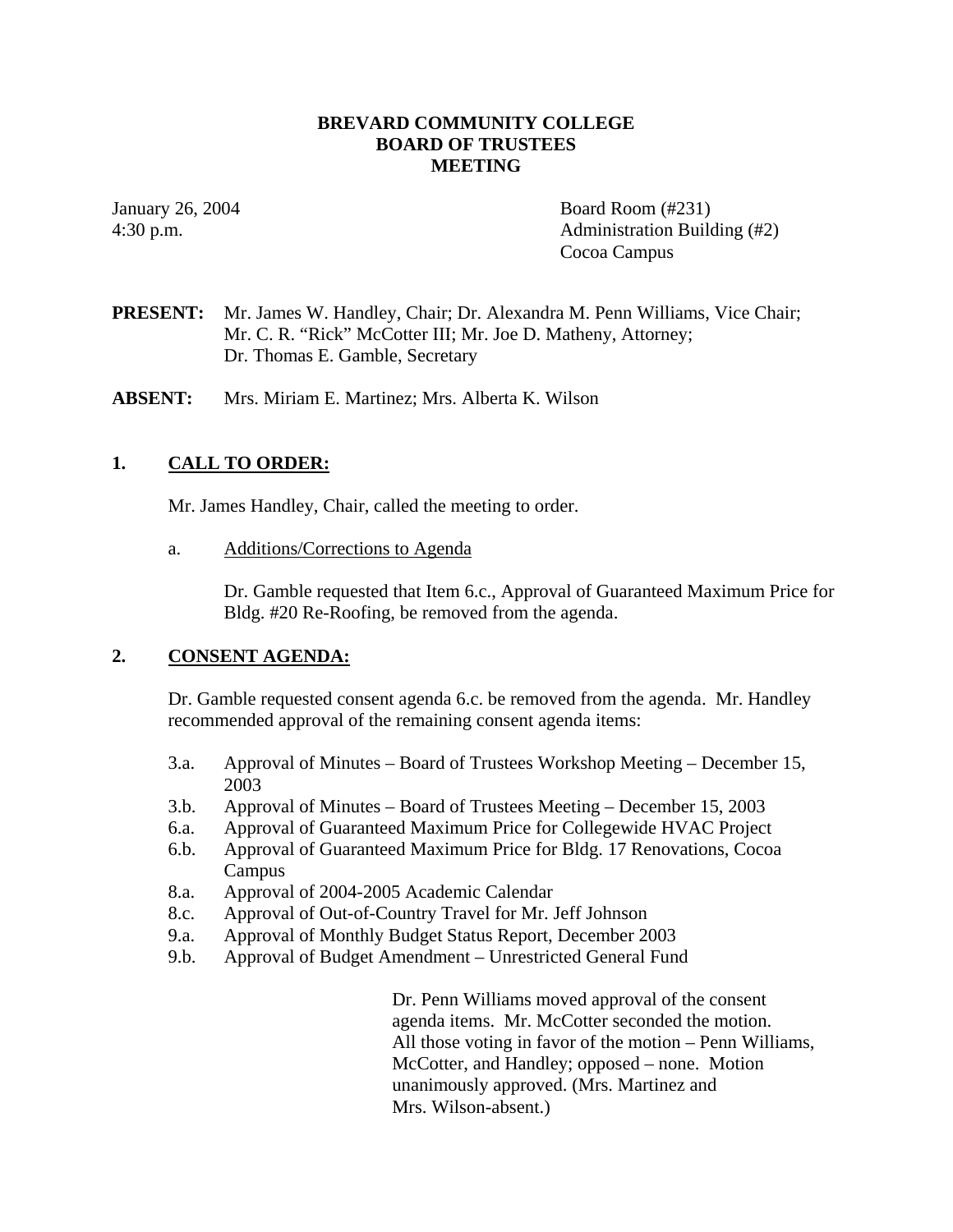## **3. APPROVAL OF OFFICIAL MINUTES OF PREVIOUS MEETINGS:**

a. Minutes – Board of Trustees Workshop – December 15, 2003

Approved – consent agenda.

b. Minutes – Board of Trustees Meeting – December 15, 2003

Approved – consent agenda.

## **4. COMMUNICATIONS:**

a. Follow-up Report on the Sally Ride Festival – Dr. Fettrow

Dr. Brenda Fettrow, Campus President, Cocoa, reported that the Sally Ride Science Festival, which was held on January 24, 2004, was a great success. The event was reported favorably by the Florida Today. More than 300 fifth through eighth grade girls participated, along with at least one parent. There were twentyseven workshops offered, with approximately 33 percent of those workshops led by BCC faculty. She shared a complimentary email which was received from Sally Ride's sister.

b. Update on YMCA Construction Progression – Dr. Fettrow

Dr. Brenda Fettrow, Campus President, Cocoa, reported that the targeted YMCA grand opening date has been delayed. The new target opening date is May 2004. Dr. Fettrow reported that the Board's suggestion to have Florida Architect's oversee the project was quite beneficial as they were more familiar with the specification requirements necessary for educational facilities than the contractor, Scott Architects. The groundbreaking ceremony on December  $11<sup>th</sup>$  went well and construction has now begun.

Dr. Fettrow further reported that the project is within budget and fundraising efforts are ongoing. At Mr. McCotter's suggestion, YMCA personnel will now be more involved with the Capitol Campaign process.

# **5. CITIZEN'S PRESENTATION:**

None.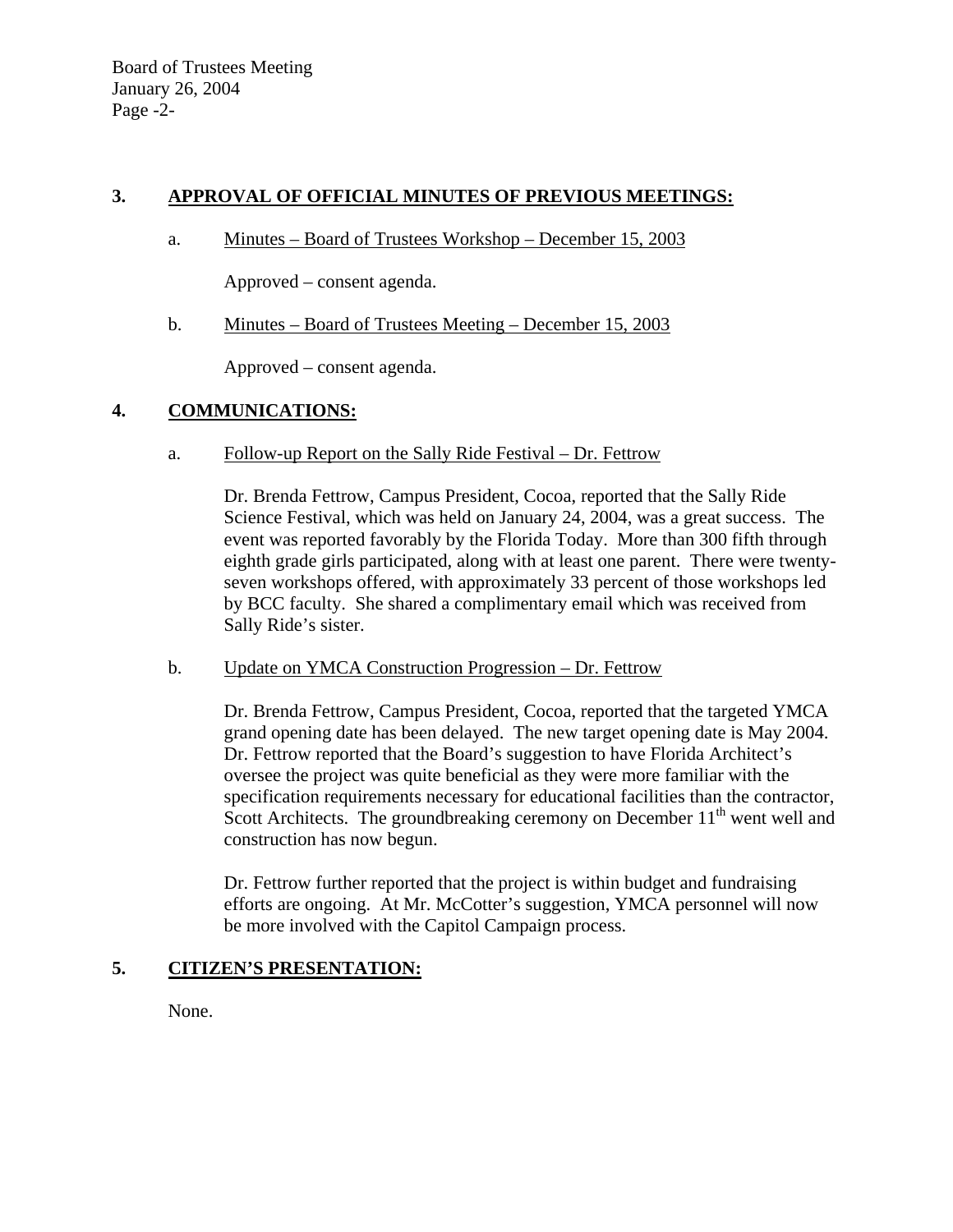## **6. CONSTRUCTION AND DEVELOPMENT:**

a. Approval of Guaranteed Maximum Price for Collegewide HVAC Project – Mr. Little

Approved – consent agenda.

b. Approval of Guaranteed Maximum Price for Bldg. #17 Renovations, Cocoa Campus – Mr. Little

Approved – consent agenda.

c. Approval of Guaranteed Maximum Price for Bldg. #20 Renovations, Cocoa Campus – Mr. Little

Removed from the agenda.

d. Approval of Change Order – WBCC-TV – Mr. Joe Williams

Mr. Joe Williams, WBCC-DTV General Manager, reported on February 10, 1999, the Board of Trustees approved Harris Corporation as the system integrator to deliver a turnkey operation as a solution to the college's digital transition with a \$1,822,422 budget. Five years later, WBCC is completing the conversion, along with other separately funded major projects. During the five years as Harris performed their work as the system integrator, their design was modified, updated, and refined to accommodate the changes in the world of digital broadcast equipment. Some of the items were discontinued that were priced as part of the original plan, others were replaced by newer versions with different and improved functionality and some equipment was substituted to take advantage of the newer innovations to increase capabilities.

As a result of the changes throughout the project, the Harris systems integrator project total is \$2,433,700, an increase of the original estimated \$1,822,422. Therefore, the Board is being requested to approve a change order for the increase to the original agreement with Harris Corporation. The college is near completion of the entire project. After the charge order, there will be a balance of more than \$110,000, which will be utilized to purchase additional equipment that will further increase the capabilities of WBCC. Mr. Little confirmed that the funds utilized for the digital conversion of the television station were earmarked specifically for that purpose and could not be utilized for other areas of the college.

Mr. Williams answered questions presented by the Board members. Mr. McCotter expressed concern in that the Board was not apprised of the transaction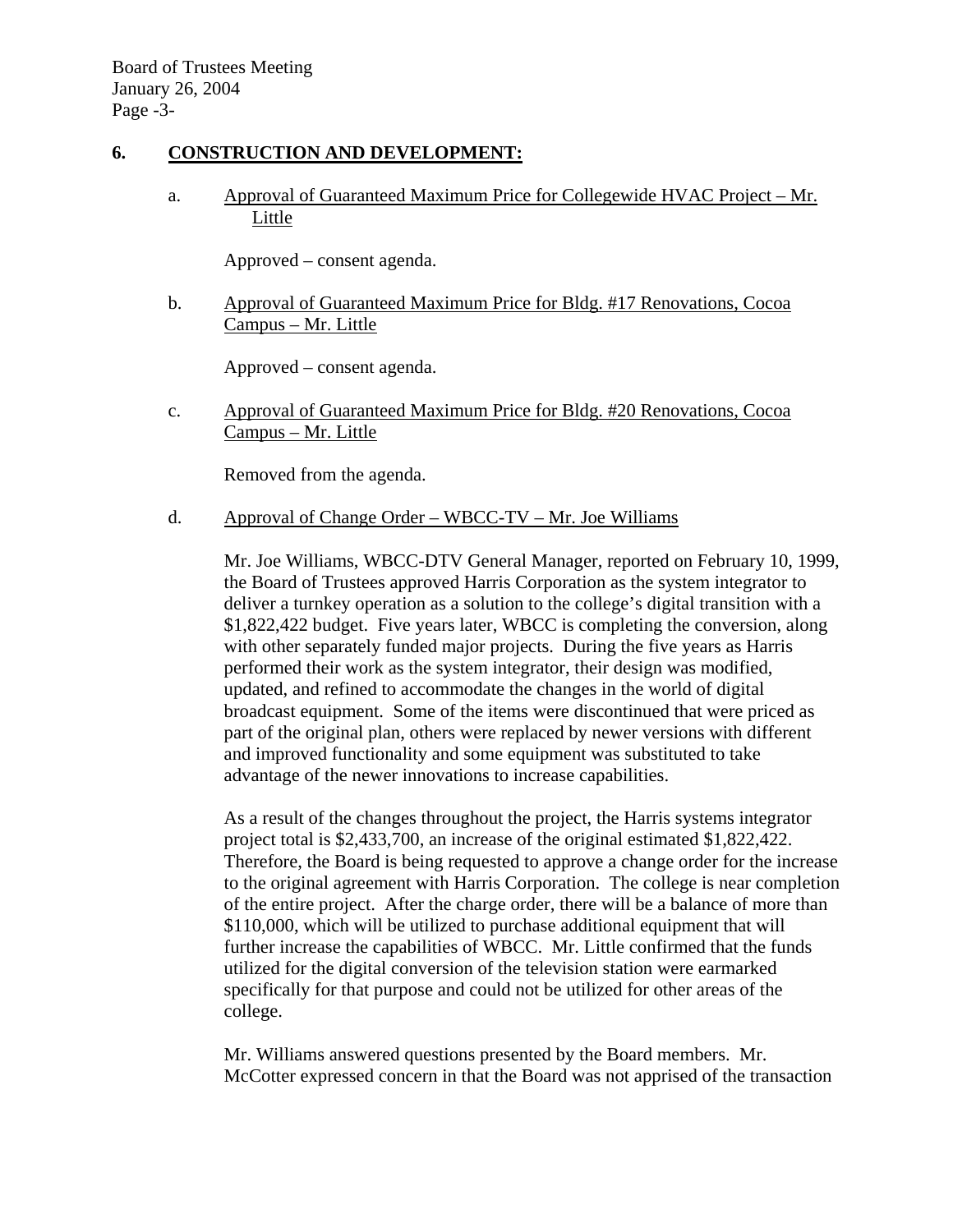Board of Trustees Meeting January 26, 2004 Page -4-

> in advance of expenditures. Mr. Little indicated that steps have been taken to avoid this problem in the future.

> > Mr. McCotter moved approval of change order – WBCC-TV. Dr. Penn Williams seconded the motion. All those voting in favor of the motion –McCotter, Penn Williams, and Handley; opposed – none. Motion unanimously approved. (Mrs. Martinez and Mrs.Wilson absent.)

# **7. OLD BUSINESS:**

a. Report on Pending Legal Actions – Mr. Matheny

None.

# **8. NEW BUSINESS:**

a. Approval of 2004-2005 Academic Calendar – Dr. Astrab/Ms. Demetriades

Approved – consent agenda.

b. Approval of Resolution Renewing Commitment to Access and Equity – Dr. Gamble

Dr. Gamble stated that he received communications from both the American Council on Education and Trustees Association of Community Colleges suggesting that a Resolution be presented to the Board reinforcing the commitment to access and equity in education on the  $50<sup>th</sup>$  Anniversary of the legal decision in Brown vs. Board of Education. Dr. Gamble recommended endorsement of the Resolution renewing commitment to access and equity in education. (See Appendix)

> Mr. McCotter moved approval of Resolution Renewing Commitment to Access and Equity. Dr. Penn Williams seconded the motion. All those voting in favor of the motion –McCotter, Penn Williams, and Handley; opposed – none. Motion unanimously approved. (Mrs. Martinez and Mrs.Wilson -absent.)

c. Approval of Out-of-Country Travel for Mr. Jeff Johnson – Dr. Kaliszeski

Approved – consent agenda.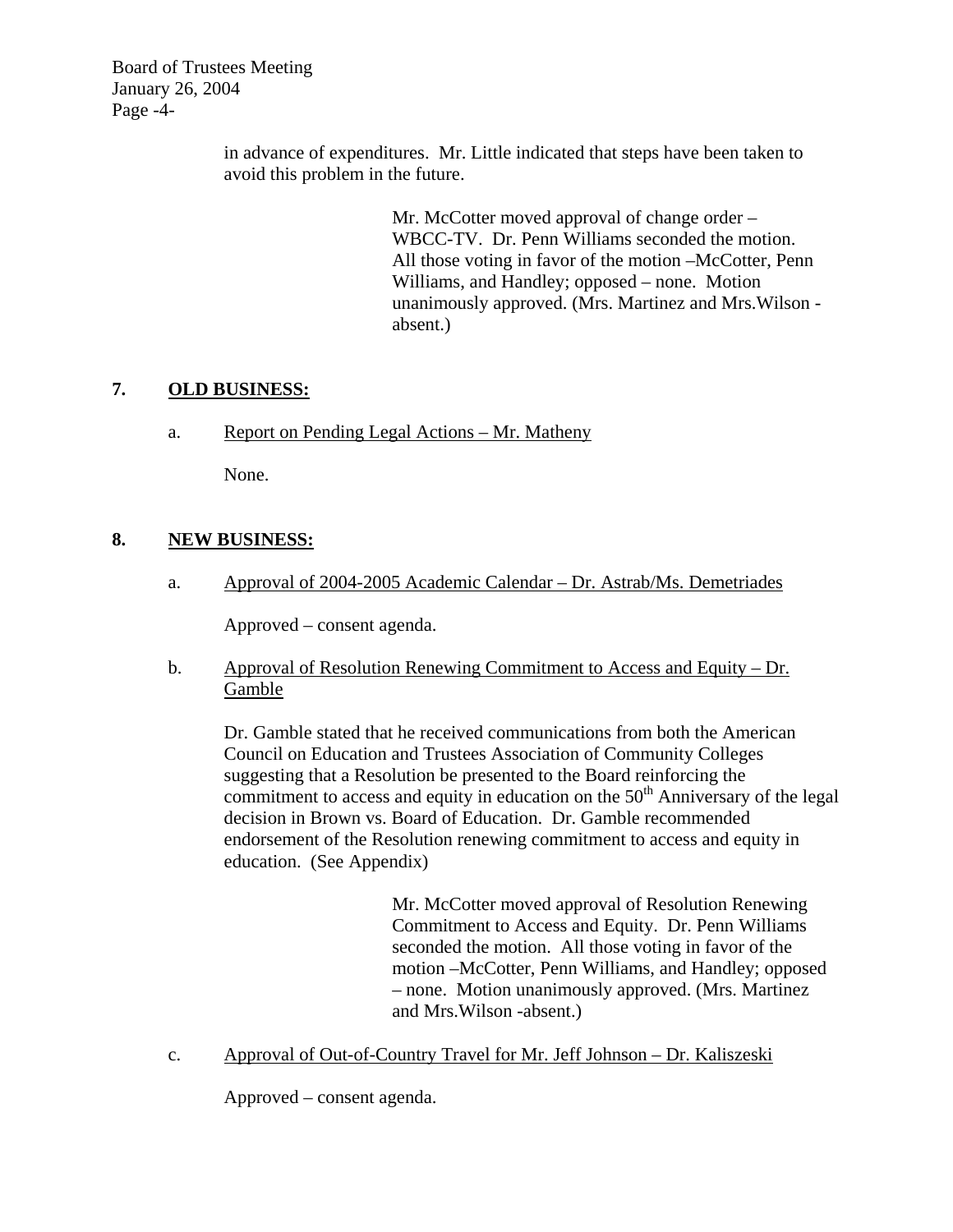Board of Trustees Meeting January 26, 2004 Page -5-

### d. Request for Board Meeting Agenda Items

None.

## **9. FINANCIAL ACTIONS:**

a. Approval of Monthly Budget Status Report, December 2003 – Mr. Cherry

Approved – consent agenda.

b. Approval of Budget Amendment – Unrestricted General Fund – Mr. Little

Approved – consent agenda.

## **10. REPORT OF THE DISTRICT PRESIDENT:**

#### a. Governor's Budget Proposal

Dr. Gamble reported Governor Bush recently announced his recommendation to add \$104 million to the upcoming budget proposal for Florida Community Colleges (\$3.5 million to BCC). In addition, he is supporting additional budgetary changes which will be advantageous to community colleges such as: providing matching funds in areas not previously provided; adding earmarked funding from the Department of Education for Baccalaureate Degree programs; improving PECO funding; and, refunding previous community college expenditures for retirement funds, etc.

The House currently appears to support the community college budget proposals, but as efforts will be made by other entities to redirect the funds, Dr. Gamble stated that the Trustee's presence at the February 18, 2004, House Appropriations meeting in Tallahassee is greatly appreciated. If this budget is approved, the Governor stated it will be the most favorable budget for community colleges in fourteen years. Dr. Gamble provided copies of his media response regarding the probable uses of the funding, to include: upgrading student services, upgrading technology resources, confronting deferred maintenance costs, and expanding/ improving Allied Health programs. He further reported that the Council of Presidents will emphasize three key areas, namely: (1) the enrollment boom, which has not been funded; (2) the commitment to maintain an "open door" and not turn students away; and, (3) the economic impact of serving the community college population.

#### b. Official SACS Notification

Dr. Gamble reported that he has now received the official notification of reaccreditation, with a notice that there would be no follow up required for eleven years (2014).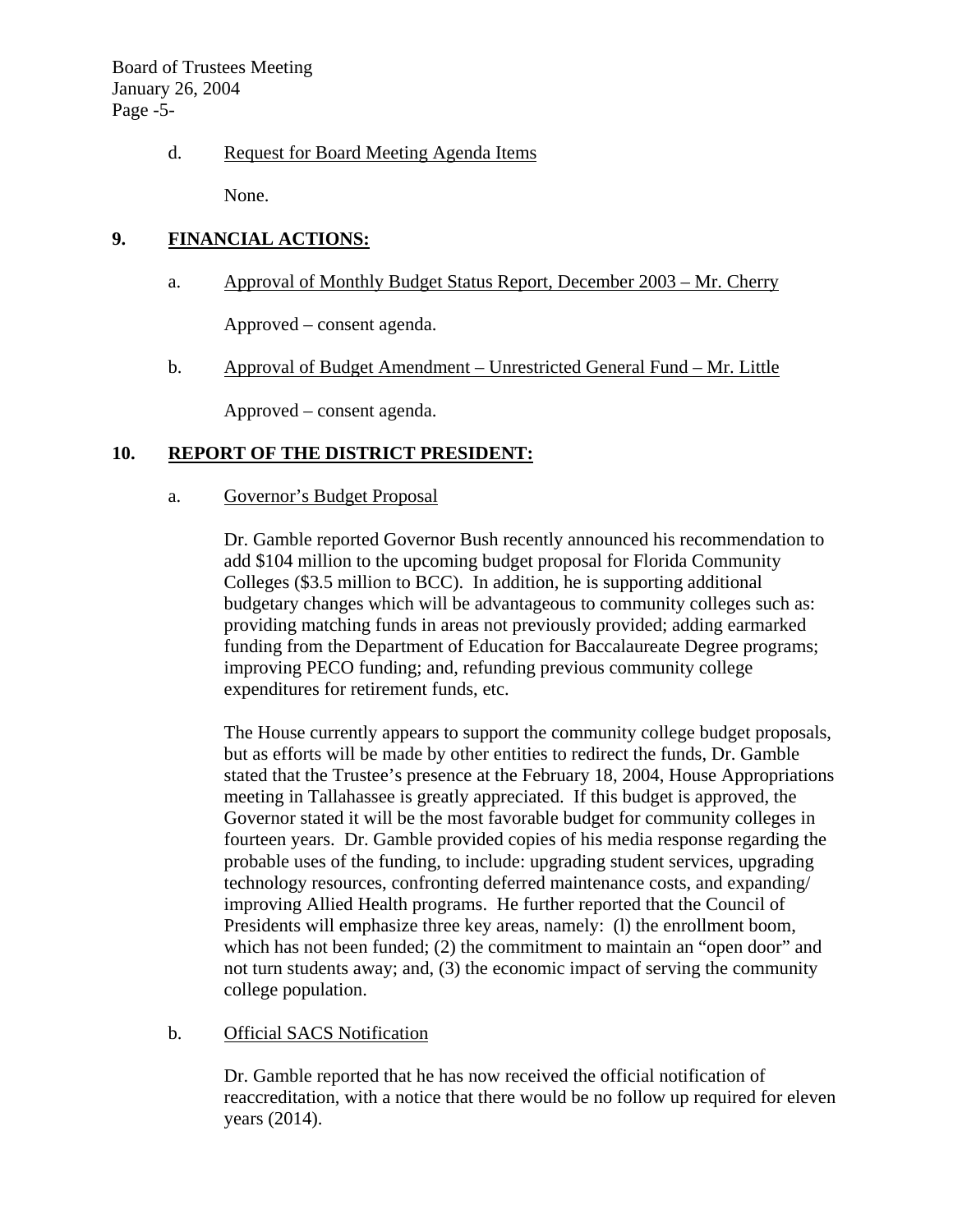### c. Recent Aerospace Developments

Dr. Gamble provided a handout itemizing recent aerospace developments, as follows:

- (1) The relationship between BCC and Embry Riddle has progressed and there are now several Memorandums of Understanding partnering with BCC aerospace programs. This is a very important development as Embry Riddle is a well known, national aerospace university.
- (2) Although the AMF facility will continue to be BCC's primary aerospace training facility, the Florida Space Authority agreed to provide a five-year, no-cost (except utilities) lease at Cape Canaveral Air Force Station to house classrooms, laboratories and workshops for the SpaceTEC and BCC Aerospace Programs. SpaceTEC moved to the Air Force Station, Bldg. 60505 (known as "Little L") on January 23, 2004. This development may allow courses to resume at the Air Force Station, which will be very convenient for training Air Force personnel.

Dr. Gamble reported that he is very pleased with the rapid advancements in the BCC Aerospace Program. There have now been two graduating classes from the program, and the majority of the graduates have been placed for employment in the industry. Mr. James Kennedy, Director, Kennedy Space Center (KSC), commented in the recent graduation ceremony, that KSC is interested in inviting students to KSC to co-op with the KSC technicians, before graduating.

d. Remodeling on Melbourne Campus

Dr. Gamble provided information regarding Melbourne Campus remodeling efforts, and reported that progress is being made. Dr. Gamble contributed to the effort and contracted with a local artist to provide two murals for the exterior buildings on the Melbourne Campus. Several other campus departments have since contracted for additional work by the same artist.

e. Adjunct Faculty Recruitment Fair

Dr. Gamble reported the first adjunct faculty recruitment fair is scheduled for Friday, February 13 and Saturday, February 14, 2004, at the Cocoa Campus. This will enable the college to build its resource database for future adjunct needs.

f. Hearts and Stars Soiree

Dr. Gamble invited the Trustees to attend the BCC Fun is Essential Activities Team (FEAT) social event, entitled "Hearts and Stars Soiree", on February 13, 2004. The event will include dinner, door prizes, music and dancing from 6:00-10:00 p.m. at the BCC Planetarium.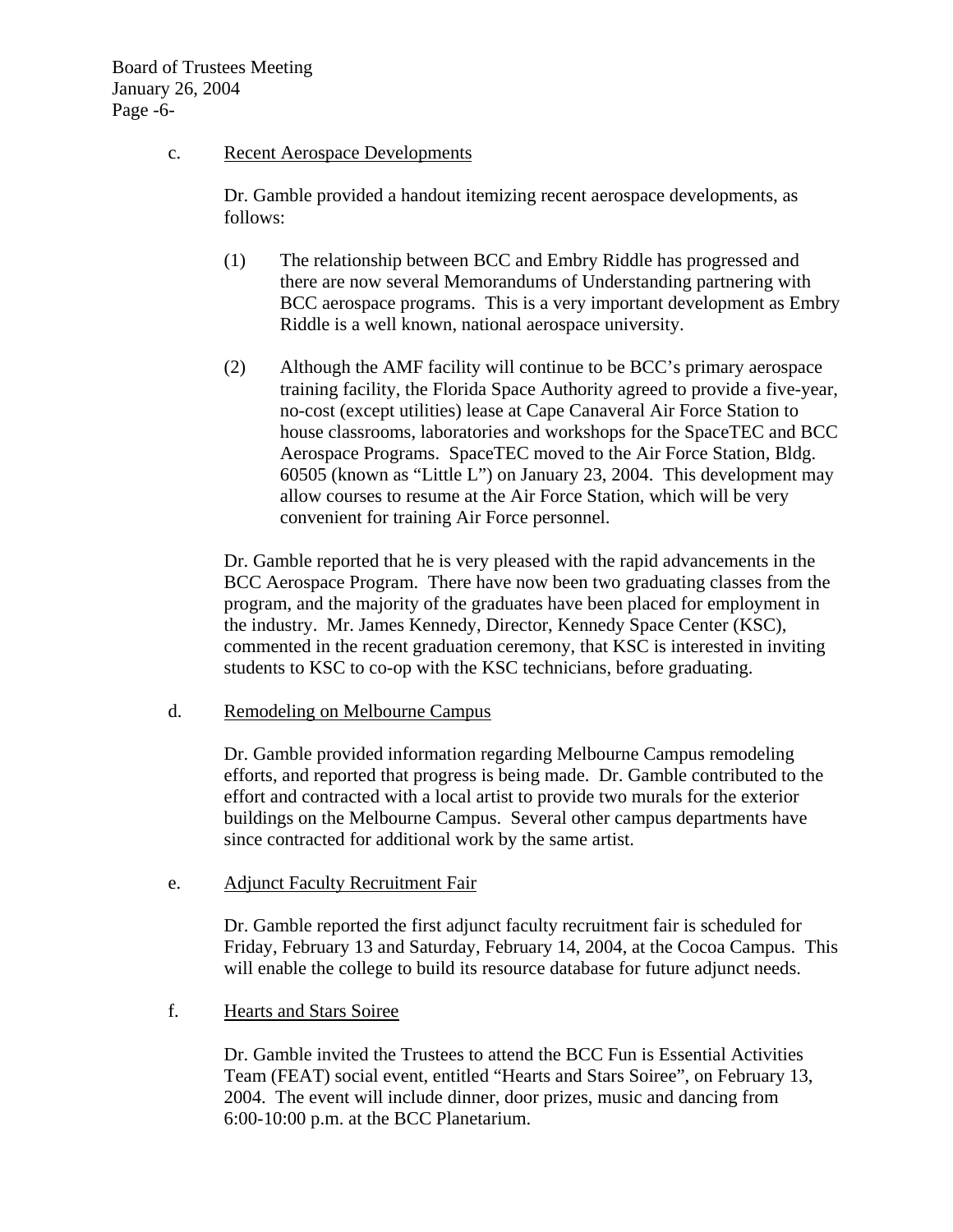Board of Trustees Meeting January 26, 2004 Page -7-

### g. Dr. Flom's Retirement Reception

Dr. Gamble reminded the Board that Dr. Flom's retirement reception has been Scheduled for February 25, 2004, from 1:00-3:00 p.m. The reception will be held on the Cocoa Campus at the Virtual Campus Conference Center.

## **11. COMMITTEE REPORTS:**

#### a. Alumni Association

None.

## b. BCC Foundation

Mr. Handley reported that the search for Dr. Flom's replacement continues. The announcement has now closed, and the committee is currently reviewing the candidate's applications. It is expected that a suitable replacement will be found from the candidates who responded.

## c. Cocoa Village Playhouse

Mr. McCotter reported that he attended the monthly Cocoa Village Playhouse Board meeting, but was unable to attend the Capital Campaign meeting the following week. The next meeting is scheduled for January 29, 2004, to develop strategies and prospects for this effort.

#### d. Planetarium

Mr. Handley stated there is no news regarding the Planetarium other than the installation of new carpet, which looks great.

## e. <u>YMCA</u>

Mr. McCotter reported that he had nothing to add to Dr. Fettrow's earlier report on the YMCA.

#### f. King Center

None.

## g. Florida Department of Education

Dr. Penn Williams reported that January is National Braille Literacy Month. In conjunction with this celebration, she recently accompanied the Governor on a visit to the largest Braille and talking book library in the world, in Daytona Beach, Florida.